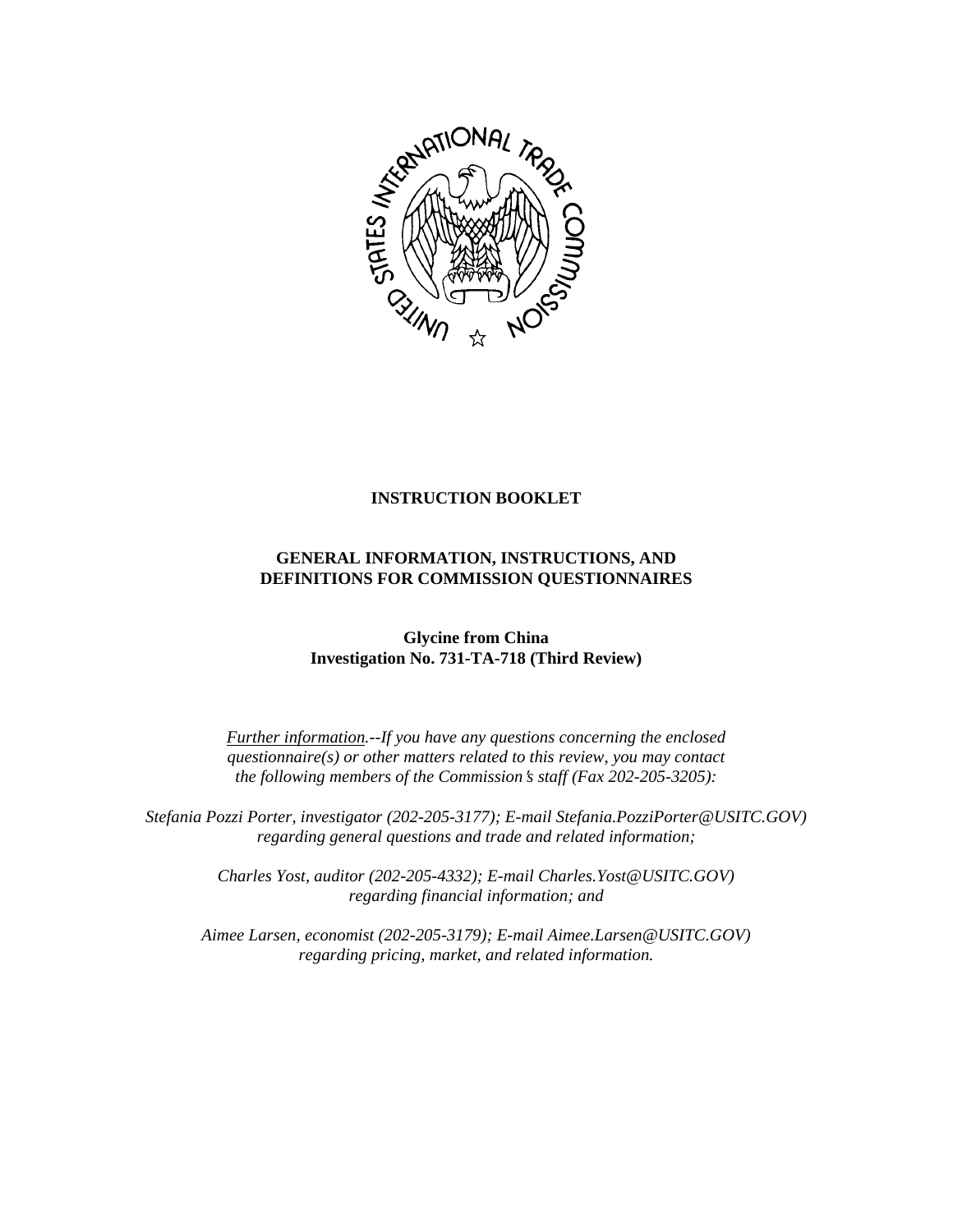### **GENERAL INFORMATION**

**Background**.--On March 29, 1995, the Department of Commerce issued an antidumping duty order on imports of glycine from China (60 F.R. 16116). On October 7, 2010, the Commission instituted a review pursuant to section 751(c) of the Tariff Act of 1930 (19 U.S.C. § 1675(c)) (the Act) to determine whether revocation of the order would be likely to lead to continuation or recurrence of material injury to the domestic industry within a reasonably foreseeable time (**75** F.R. 62141). If the Commission makes an affirmative determination, the order will remain in place. If the Commission makes a negative determination, the Department of Commerce will revoke the order.

Questionnaires and other information pertinent to this review are available at **http://www.usitc.gov/trade\_remedy/731\_ad\_701\_cvd/investigations/2011/glycine/reviewphase.htm**. Address all correspondence to the United States International Trade Commission, Washington, DC 20436. Hearing-impaired individuals can obtain information regarding this review via the Commission's TDD terminal (202-205-1810).

*Due date of questionnaire(s)*.--Return the completed questionnaire(s) to the United States International Trade Commission by no later than **April 27, 2011**. Although the enclosed postpaid envelope may be used to return the completed questionnaire, use of an overnight mail service may be necessary to ensure that your response actually reaches the Commission by **April 27, 2011**. If you do not use the enclosed envelope, please make sure the completed questionnaire is sent to the attention of **Stefania Pozzi Porter**. **Return only one copy of the completed questionnaire(s), but please keep a copy for your records so that you can refer to it if the Commission staff contacts you with any questions during the course of the review.**

*Service of questionnaire response(s)*.--In the event that your firm is a party to this review, you are required to serve a copy of the questionnaire(s), once completed, on parties to the proceeding that are subject to administrative protective order (see 19 CFR  $\S 207.7$ ). A list of such parties is maintained by the Commission's Secretary and may be obtained by calling  $202-205-1803$ . A certificate of service must accompany the copy of the completed questionnaire(s) you submit (see 19 CFR  $\S 207.7$ ).

*Confidentiality*.--The commercial and financial data furnished in response to the enclosed questionnaire(s) that reveal the individual operations of your firm will be treated as confidential by the Commission to the extent that such data are not otherwise available to the public and will not be disclosed except as may be required by law (see 19 U.S.C. § 1677f). Such confidential information will not be published in a manner that will reveal the individual operations of your firm; however, nonnumerical characterizations of numerical business proprietary information (such as discussion of trends) will be treated as confidential business information only at the request of the submitter for good cause shown.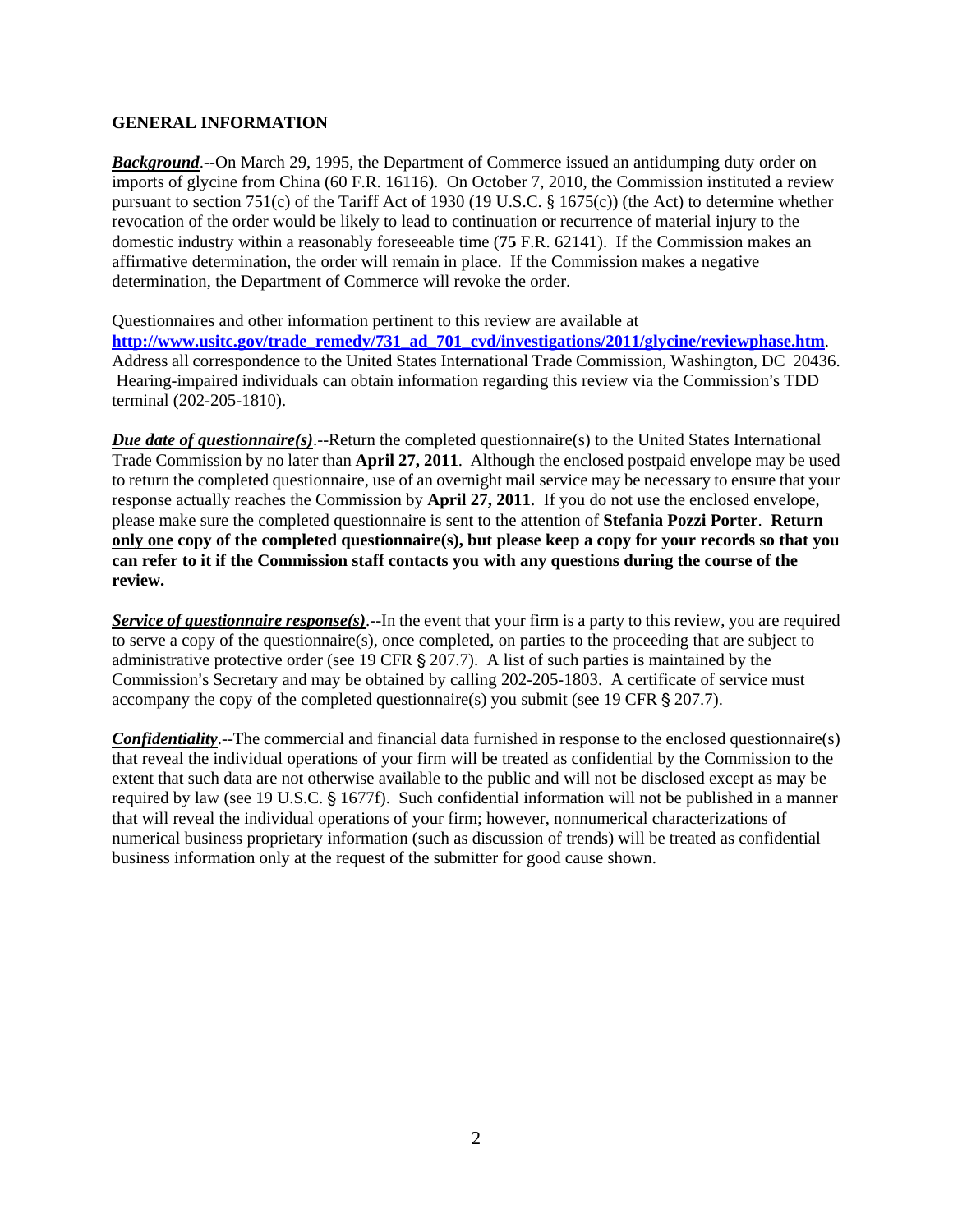## **GENERAL INFORMATION--***Continued*

*Verification***.--The information submitted in the enclosed questionnaire(s) is subject to audit and verification by the Commission. To facilitate possible verification of data, please keep all your workpapers and supporting documents used in the preparation of the questionnaire response(s).**

*Release of information*.--The information provided by your firm in response to the questionnaire(s), as well as any other business proprietary information submitted by your firm to the Commission in connection with the review, may become subject to, and released under, the administrative protective order provisions of the Tariff Act of 1930 (19 U.S.C. § 1677f) and section 207.7 of the Commission's Rules of Practice and Procedure (19 CFR  $\S 207.7$ ). This means that certain lawyers and other authorized individuals may temporarily be given access to the information for use in connection with this review or other import-injury proceedings or reviews conducted by the Commission on the same or similar merchandise; those individuals would be subject to severe penalties if the information were divulged to unauthorized individuals.

## **INSTRUCTIONS**

*Answer all questions*.--Do not leave any question or section blank unless a questionnaire expressly directs you to skip over certain questions or sections. If the answer to any question is "none," write "none." If **information is not readily available from your records in exactly the form requested, furnish carefully prepared estimates--designated as such by the letter "E"--and explain the basis of your estimates**. Answers to questions and any necessary comments or explanations should be supplied in the space provided or on separate sheets attached to the appropriate page of the questionnaire(s). If your firm is completing more than one questionnaire in connection with this review (i.e., a producer, importer, and/or purchaser questionnaire), you need not respond to duplicated questions in the questionnaires.

*Consolidate all U.S. establishments*.--Report the requested data for your establishment(s) located in the United States. **Firms operating more than one establishment should combine the data for all establishments into a single report.** 

*Electronic completion***.--**Your firm is encouraged (but not required) to complete the questionnaire electronically in MS Word format. The MS Word versions of all the questionnaires in these investigations are available online at the ITC web page or may be obtained directly from the Commission's Investigator, Stefania Pozzi Porter (202-205-3177, stefania.pozziporter@usitc.gov).

*Electronic submission***.--**To the degree that it is possible and not overly burdensome, the Commission requests that responding firms submit their questionnaire responses electronically in MS Word format. The completion and receipt of questionnaire responses in the MS Word format allows the Commission to easily compile and analyze submitted data. There are three electronic submissions options detailed below. Paper and hardcopy submissions are also accepted.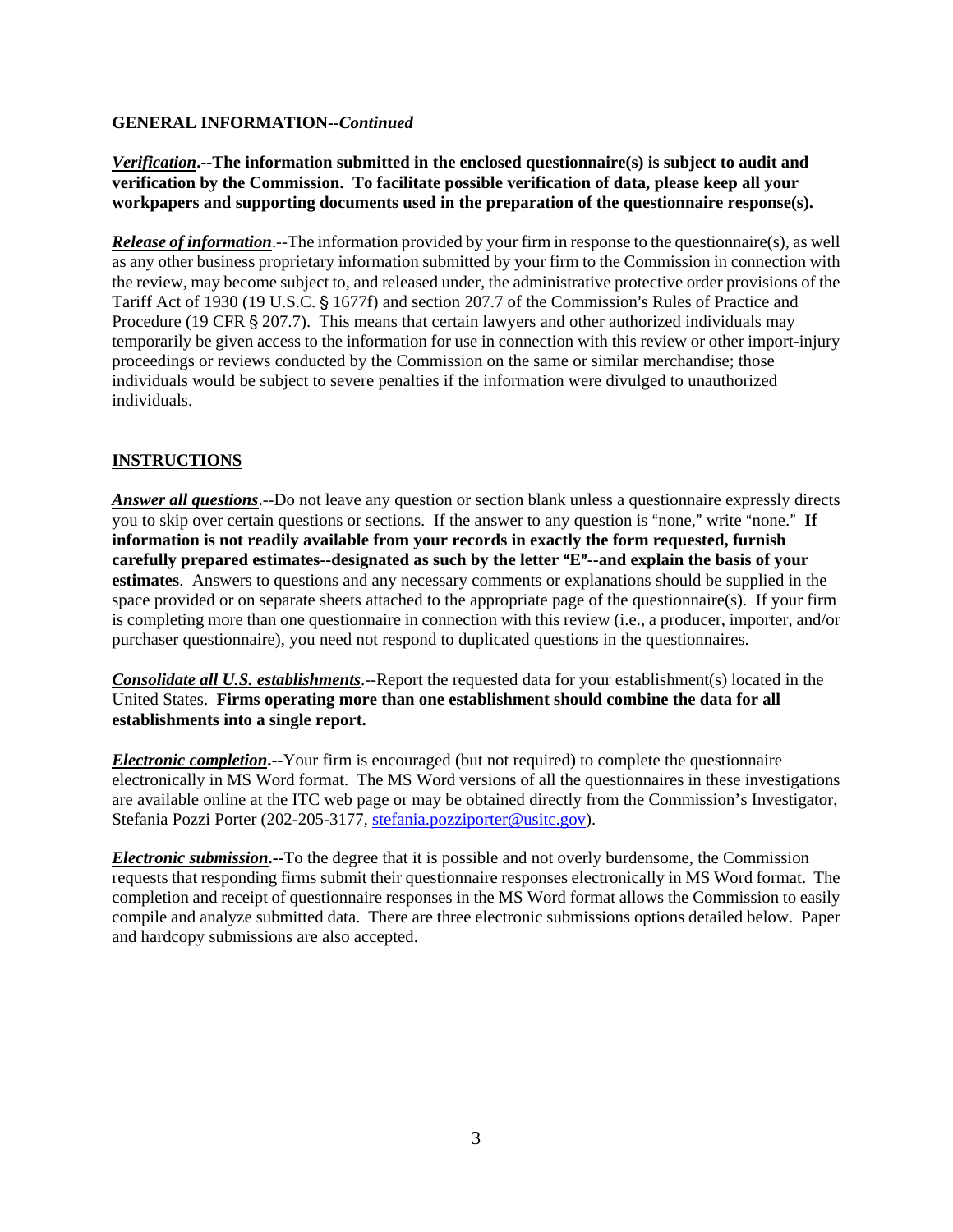### **INSTRUCTIONS--***Continued*

#### **OPTIONS FOR FILING**

This questionnaire is available as a "fillable" form in MS Word format on the Commission's website at h**ttp://www.usitc.gov/trade\_remedy/731\_ad\_701\_cvd/investigations/2011/glycine/reviewphase.htm**. *Please do not attempt to modify the format or permissions of the questionnaire document*. You may complete the questionnaire and submit it, electronically, or you may print it out and submit it in paper form, as described below:

**1) Upload via Secure Drop Box.--**Upload the completed questionnaire in MS Word format along with a scanned copy of the signed certification page (page 1) through the Commission's secure upload facility:

Web address: https://dropbox.usitc.gov/oinv/

Pin: OINV

- **2) E-mail.--**E-mail the completed questionnaire to Stefania Pozzi Porter (stefania.pozziporter@usitc.gov) in MS Word format and include a scanned copy of the signed certification page (page  $1$ ).<sup>1</sup>
- **3) Compact disc (CD).--**Copy or burn the completed questionnaires in MS Word format along with a scanned copy of the signed certification page (page 1), and mail the CD to the address below via overnight mail service (regular U.S. mail undergoes security treatments that often damage CDs).
- **4) U.S. mail or overnight mail service.--**Mail to the following address:

**United States International Trade Commission Office of Investigations, Room 615 500 E Street SW Washington, DC 20024 (overnight) Washington, DC 20436 (U.S. mail)** 

**5) Fax.--**Fax to 202.205.3205.

**Note to parties.--**If you are a party to the investigations, and service of the questionnaire(s) is required, such service should be made in paper form pursuant to the applicable Commission rules for the purposes of service. However, all parties are instructed to encourage their clients to complete the questionnaires electronically and to forward any electronically completed questionnaires in the underlying MS Word format to the Commission's Investigator (e-mail or upload) at the time of service.

<sup>&</sup>lt;sup>1</sup> Please note that submitting your questionnaire by e-mail may subject your firm's business proprietary information to transmission over an unsecure environment and to possible disclosure. If you choose this option, the Commission warns you that any risk involving possible disclosure of such information is assumed by the submitter and not by the Commission.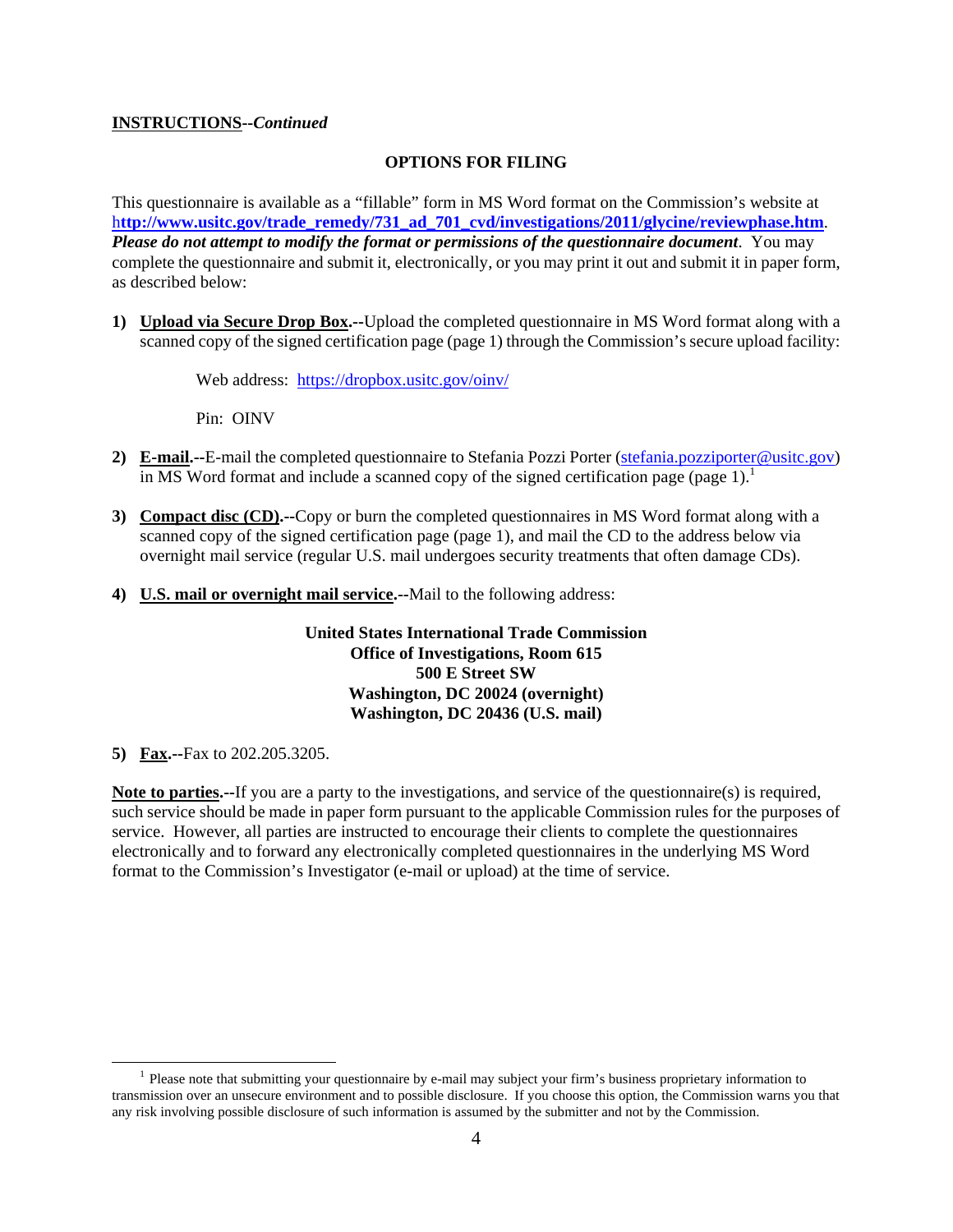#### **DEFINITIONS**

*Glycine.*-- For purposes of this review, glycine, a.k.a. subject merchandise, is defined by the U.S. Department of Commerce as . . . *glycine, which is a free-flowing crystalline material, like salt or sugar. Glycine is produced at varying levels of purity and is used as a sweetener/taste enhancer, a buffering agent, reabsorbable amino acid, chemical intermediate, and a metal complexing agent. This order covers glycine of all purity levels. Glycine is currently classified under subheading 2922.49.4020 of the Harmonized Tariff Schedule of the United States ("HTSUS"). D(-)Phenylglycine Ethyl Dane Salt is outside the scope of the order. See Notice of Scope Rulings, 62 FR 62288 (November 21, 1997). Although the HTSUS subheading is provided for convenience and Customs purposes, the written description of the merchandise under the order is dispositive.* 

- **Pharmaceutical-grade** glycineA white, odorless, crystalline powder with a sweet taste, having an assay (glycine content) of 98.5 percent to 101.5 percent (dry basis), and with no more than 70 ppm chloride, no more than 65 ppm sulfate, and no more than 10 ppm heavy metals.
- **USP-grade** glycineA white, odorless, crystalline powder with a sweet taste, having an assay (glycine content) of 98.5 percent to 101.5 percent (dry basis), and with no more than 70 ppm chloride, no more than 65 ppm sulfate, no more than 20 ppm heavy metals, and not otherwise qualifying as pharmaceutical-grade glycine.
- **Technical-grade** glycine **-** A white, off-white, or slightly yellow crystalline powder, having an assay (glycine content) of 98.5 percent to 101.5 percent (dry basis), with no more than 200 ppm sulfates, and not otherwise qualifying as USP-grade glycine.

*Firm*.--An individual proprietorship, partnership, joint venture, association, corporation (including any subsidiary corporation), business trust, cooperative, trustee in bankruptcy, or receiver under decree of any court.

*Related firm*.--A firm that your firm solely or jointly owned, managed, or otherwise controlled; a firm that solely or jointly owned, managed, or otherwise controlled your firm; and/or a firm that was solely or jointly owned, managed, or otherwise controlled by a firm that also solely or jointly owned, managed, or otherwise controlled your firm.

*Establishment*.--Each facility of a firm in the United States involved in the production, importation, and/or purchase of glycine (as defined above), including auxiliary facilities operated in conjunction with (whether or not physically separate from) such facilities.

*United States*.--For purposes of this review, the 50 States, Puerto Rico, the U.S. Virgin Islands, and the District of Columbia.

*Importer*.--Any person or firm engaged, either directly or through a parent company or subsidiary, in importing glycine (as defined above) into the United States from a foreign manufacturer or through its selling agent.

*Imports*.--Those products identified for Customs purposes as imports for consumption for which your firm was the importer of record (i.e., was responsible for paying any import duty) or consignee (i.e., to which the merchandise was first delivered).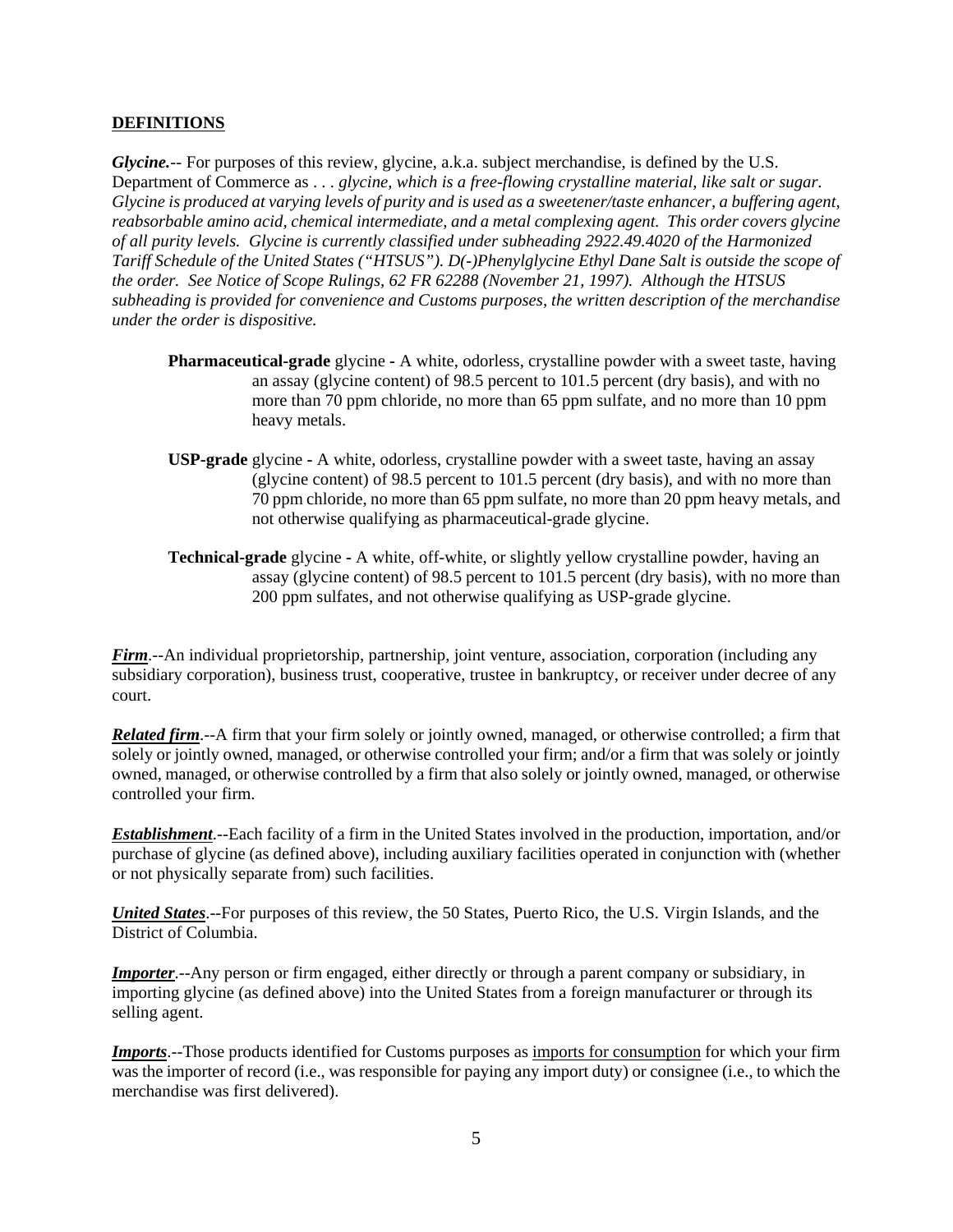## **DEFINITIONS--***Continued*

**Import quantities**.--Quantities reported should be net of returns.

*Import values*.--Values reported should be landed, duty-paid values (but not including antidumping and/or countervailing duties) at the U.S. port of entry, including ocean freight and insurance costs, brokerage charges, and normal import duties (i.e., including all charges except inland freight in the United States and antidumping and/or countervailing duties).

*Purchaser*.--Any person or firm engaged, either directly or through a parent company or subsidiary, in purchasing glycine (as defined above) from another firm that produces, imports, or otherwise distributes glycine. A retail firm that is the importer of record may be considered a purchaser.

*Purchases*.--Purchases from all sources, NOT including direct imports from foreign sources located outside of the United States (which should be reported in an importer questionnaire).

*Purchase quantities*.--Quantities reported should be net of returns.

*Purchase values*.--Values reported should be net values (i.e., gross purchase values less all discounts, allowances, rebates, and the value of returned goods), delivered to your U.S. receiving point.

*Shipments*.--Shipments of products produced in or imported by your U.S. establishment(s). Include shipments to the contracting firm of product produced by your firm under a toll agreement.

**Shipment quantities**.--Quantities reported should be net of returns.

*Shipment values*.--Values reported should be net values (i.e., gross sales values less all discounts, allowances, rebates, prepaid freight, and the value of returned goods), f.o.b. your U.S. point of shipment. The value of domestic shipments to the contracting firm under a toll agreement is the conversion fee (including profit).

### *Types of shipments*:

*U.S. shipments*.--Commercial shipments, internal consumption, and transfers to related firms within the United States.

*Commercial shipments*.--Shipments, other than internal consumption and transfers to related firms, within the United States.

*Internal consumption*.--Product consumed internally by your firm.

*Transfers to related firms*.--Shipments made to related domestic firms.

*Export shipments*.--Shipments to destinations outside the United States, including shipments to related firms.

*Inventories*.--Finished goods inventory, not raw materials or work-in-progress.